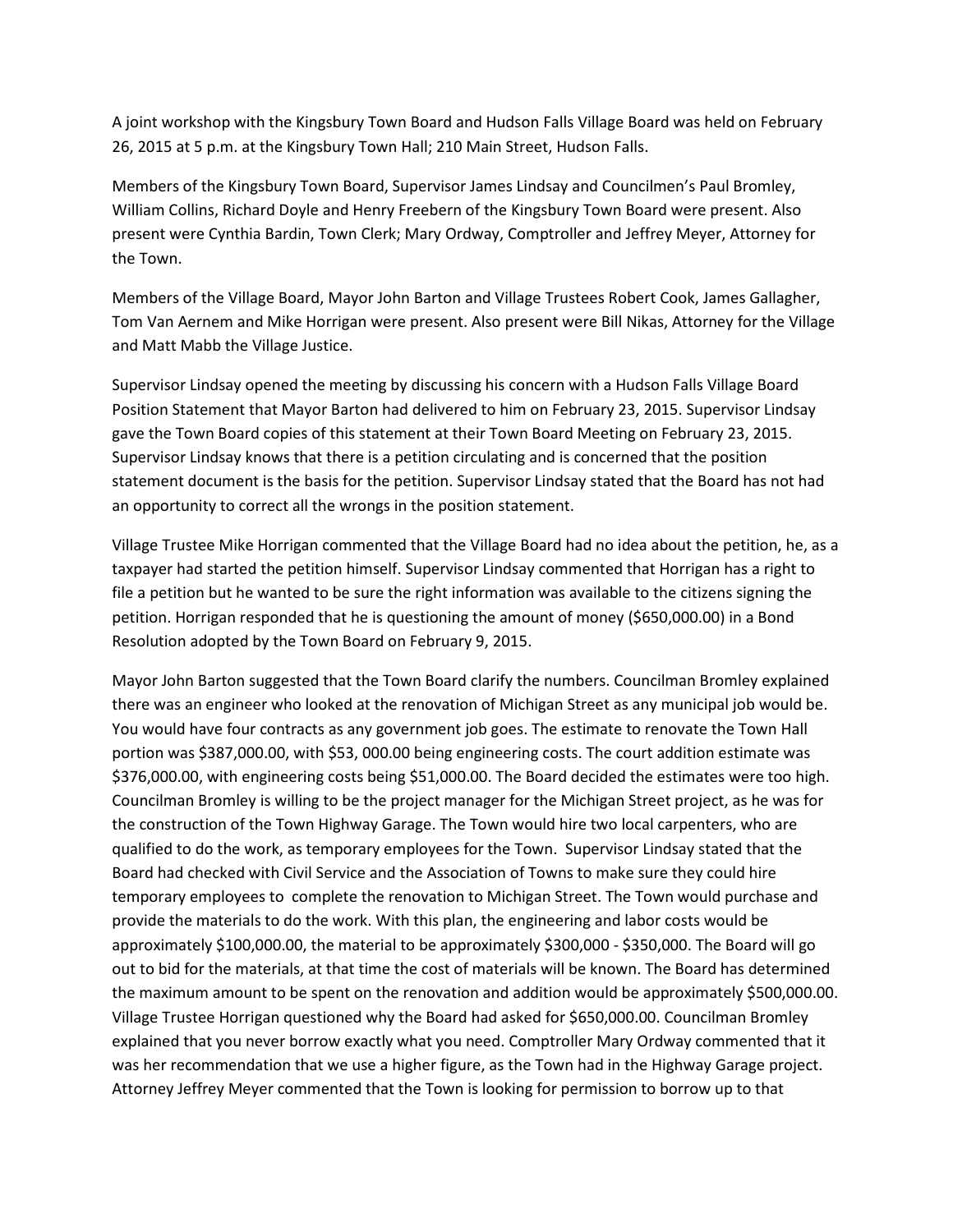amount. Councilman Bromley stated the Town will borrow only what is needed for the project and the Board has made a conscious decision that they are not going to spend more than \$500, 00.00 on the project. Supervisor Lindsay stated that the Town anticipates \$850,000.00 of revenue in the next two years, with the two Town-owned properties on Dix Avenue. Village Trustee, Michael Horrigan commented if the Town was to borrow \$650,000.00 for a 10 year period that would be a payment of \$65,000.00 per year plus interest. Supervisor Lindsay explained that we have a contract for the sale of the Dix Avenue Drive-In Theater in the amount of \$575,000.00 and the location of the former Highway Garage is appraised at \$275,000.00 and is on the market. Councilman Doyle added we would also have \$175,000.00 from the sale of 210 Main Street to Hudson River Music Hall. Supervisor Lindsay commented "What the Town is anticipating is short-term borrowing." When monies are received from the sales, they will be applied to pay down the loan for the renovation of 6 Michigan Street, with the exception of approximately \$400,000.00 from the sale of the Dix Avenue Drive-In property that must be used to pay back the taxpayers. Councilman stated the proceeds of the sale of the former Highway Garage would most likely be applied to the loan for the construction of the new Highway Garage. We could expect approximately \$150,000.00 from the sale of the Dix Avenue Drive-In and \$175,000.00 for the sale of our current location, after commissions approximately \$300,000.00, to pay down the loan for the construction and renovation of 6 Michigan Street.

Mayor John Barton asked if the purchase of 6 Michigan Street was a cash deal. Supervisor Lindsay commented that it was a cash deal and the Town now owns the building, the Town's name is on the deed.

Supervisor Lindsay suggested they discuss the alternatives of the courts. Lindsay commented there was an indication of the Village doing away with their Court. Village Trustee Horrigan responded "Possibly". Supervisor Lindsay responded it is a great thing to discuss, but the Board is a little leery. Five (5) years ago the Town came forward with a proposition to consolidate the Courts. Councilman Doyle had spent numerous hours on this project. Supervisor Lindsay also stated the Town offered \$20,000.00 to the Village to make up the loss of revenue generated from the Village Court. Supervisor Lindsay stated Councilman's Doyle had the limb cut off from him at a meeting held in Village Hall. Councilman Doyle stated the community was not ready to consider the consolidation at that time. Council Freebern asked Councilman Doyle what had occurred at the last Village Board Meeting that he had attended. Councilman Doyle stated that Mayor Barton had not arrived and it was not addressed that the Village Justice position would be eliminated, but if it is something the Village Board is contemplating, he would need help from Bill Nikas or Jeff Meyer. Councilman Freebern asked Matt Mabb, Village Justice, if he had decided not to run for another term as Village Justice. Judge Mabb responded that he is going to run again, he is not certain where that information came from. Mayor Barton commented that if the Village were to decide to dissolve the Village Court that cannot be done until 2016, at the end of Judge Mabb's term. You could pass a Local Law today, which is subject to permissive referendum, to abolish the position of Village Judge which would be in effect in April 1, 2016. One of the key points in the dissolution study that was conducted five (5) years ago was to research ways to merge the communities and services. A discussion continued about how other Towns conduct their courts.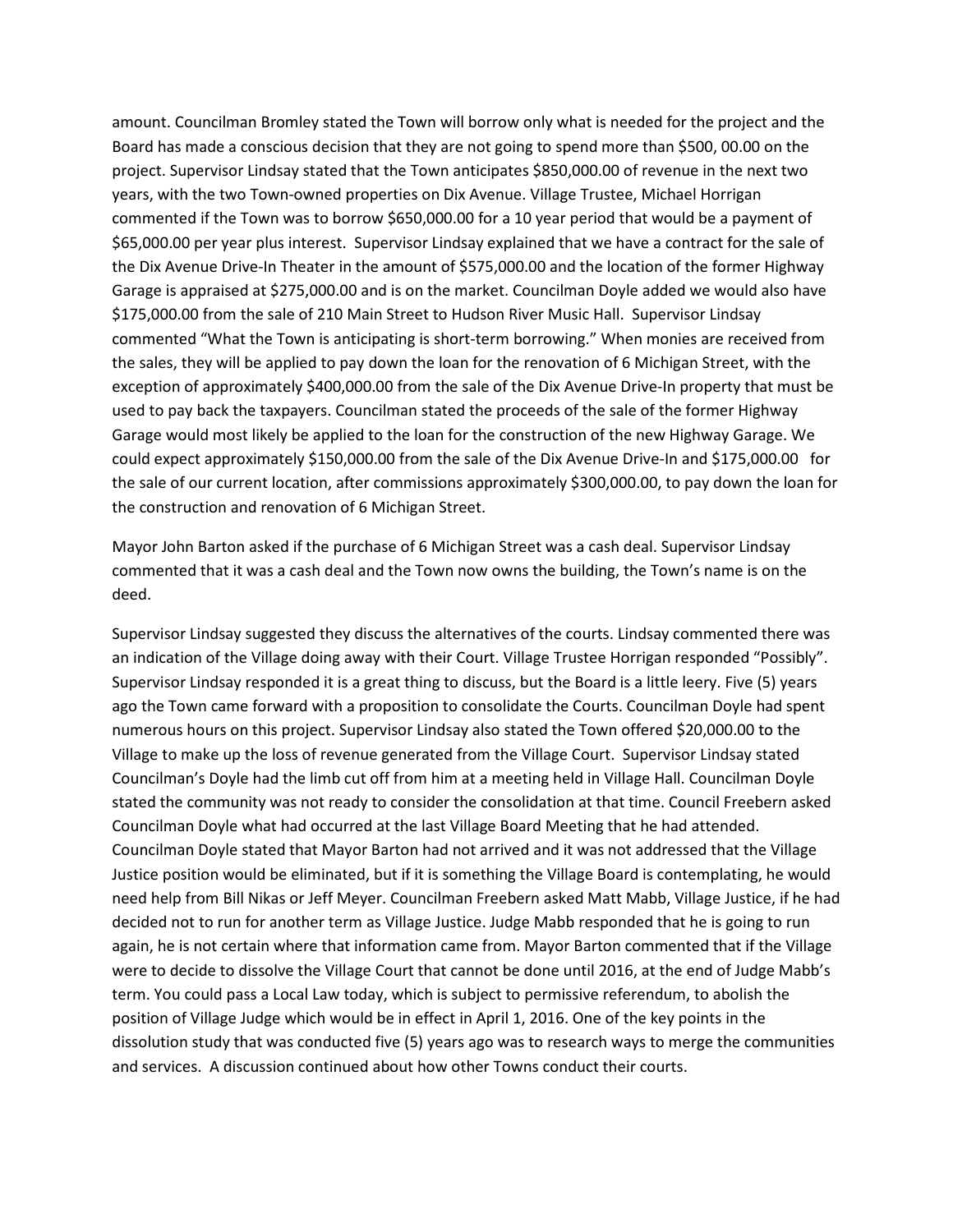Councilman Doyle commented that if the Village does decide to dissolve their Court, it would be the responsibility of the Town to conduct Court for the Town and the Village. Trustee Horrigan commented he is in favor of the Village not conducting Court business in the Village Hall. Horrigan recalled an incident of a defendant sitting in front of the Village Hall door, on the floor with his legs crossed. Horrigan had to step over him and asked him to be seated in a chair. Horrigan stated this is an everyday occurrence in Village Hall. Town Comptroller Mary Ordway commented we have similar incidences in the Town Hall also. A discussion followed about defendants having a meeting/conference with their attorney in the hallways outside the Court Rooms at the Town & Village Hall. Councilman Bromley commented a conference room is planned for attorneys and their clients in the proposed Court on Michigan Street. The plans for Michigan Street also include a separate entrance for the Court, separate from the Town Hall, and a separate entrance for the Judge. The Court Clerk is also given an extra level of safety by having access to Town Hall should they have to. Councilman Bromley also stated the clerk being by themselves was concern of his if the Courts were to move to the Village-owned building on John Street. Mayor Barton asked if it were possible to create a separate entrance for the Court in Village Hall. Councilman Bromley stated it depends on how much you can do yourself or if contracted out how much the cost would be. Councilman Bromley also commented the Village had installed an elevator and some foyer space which cost a million dollars. Trustee Horrigan asked if the only concern Councilman Bromley has with the Courts consolidating at John Street is the safety of the court clerks. Bromley responded that the cost of renovation would also be a concern, because it is an old building. Supervisor Lindsay commented initially there was talk of the Town and Village Courts sharing space at John Street. The Town became disinterested when there was talk from Village Trustee Bob Cook and Village Attorney Bill Nikas that the Village was no longer interested in moving their Court to John Street, but the Town could move their Court to the John Street location. Councilman Bromley commented from his own point of view he would not want two women as court clerks, alone in the building on John Street. Trustee VanAernem commented a block away at an accountant's office; there are lots of women working in an office. Councilman Doyle suggested that it would be good to know what the cost would be to renovate the John Street location to a court facility shared by the Town and the Village. Trustee Horrigan asked how everyone felt about the court clerks being in the building on John Street. Councilman Doyle would be comfortable with two court clerks in the building. Supervisor Lindsay stated that he would have issues if one clerk were in the John Street location by themselves. Judge Mabb commented it does not matter if you combine the courts or dissolve the Village Court and if it is decided to keep both courts you can share the facility, but each clerk would need their own office. If the courts are consolidated the court clerks could share an office. Councilman Bromley asked Trustee Horrigan what he thought the advantage would be to locate the courts at John Street would be. Trustee Horrigan responded in moving the Court to John Street, you could construct a wall in the current Village Court and construct offices to house the Town offices. The Town has already purchased a building, but could be sold. Councilman Doyle commented the Board spent a lot of time and money researching a move of the Town Offices to the Village Hall. Councilman Doyle also commented the cost estimate for the Town to renovate Village Hall to accommodate the Town Offices was \$1.6 million. Town Supervisor Lindsay commented a move of the Town Offices to Village Hall could possibly work but space would be very tight. Mayor Barton commented let's say it is \$300,000.00 to renovate John Street, put both courts in there and use it is as Town & Village Board Meeting; and free up space in Village Hall to house the Town